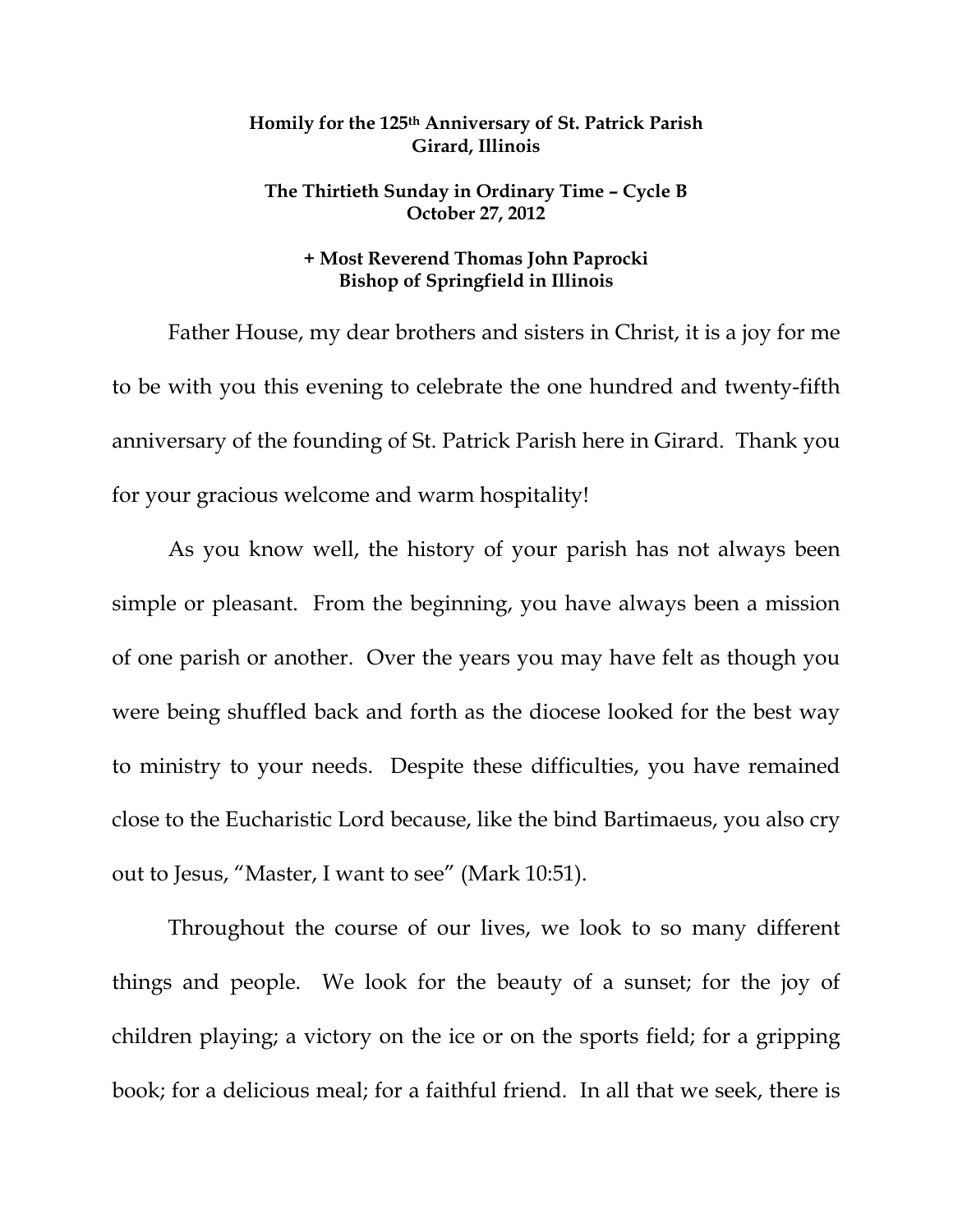truly one thing that we seek: happiness. When the eyes of Bartimaeus were opened, he saw his true happiness; he saw Jesus Christ! And in seeing the source of his happiness, he "followed him on the way" (Mark 10:52).

 Even as you have remained near the Lord in the Church he established on the Apostle Peter, many of your family and friends, your neighbors and co-workers, have drifted from our full communion. They, too, are seeking after happiness, but they have forgotten that in and through the Sacraments "the Lord has done great things for us" and desires to fill us with his joy (Psalm 126:3).

 Sometimes it happens that we, too, forget this reality and the Lord's abiding presence in the Eucharist. We forget the mercy he longs to bestow upon us in confession. We forget his love that is to be mirrored in Christian marriages. We forget the gifts of the Holy Spirit received in Confirmation that empower us to be his witnesses to the ends of the earth, even as Saint Patrick brought the Gospel of salvation to the peoples of Ireland. Even today, the Lord cries out: "I will console them and guide them" (Jeremiah 31:9).

 For all of these reasons, our Holy Father Pope Benedict XVI has given us this Year of Faith, which providentially coincides with your anniversary.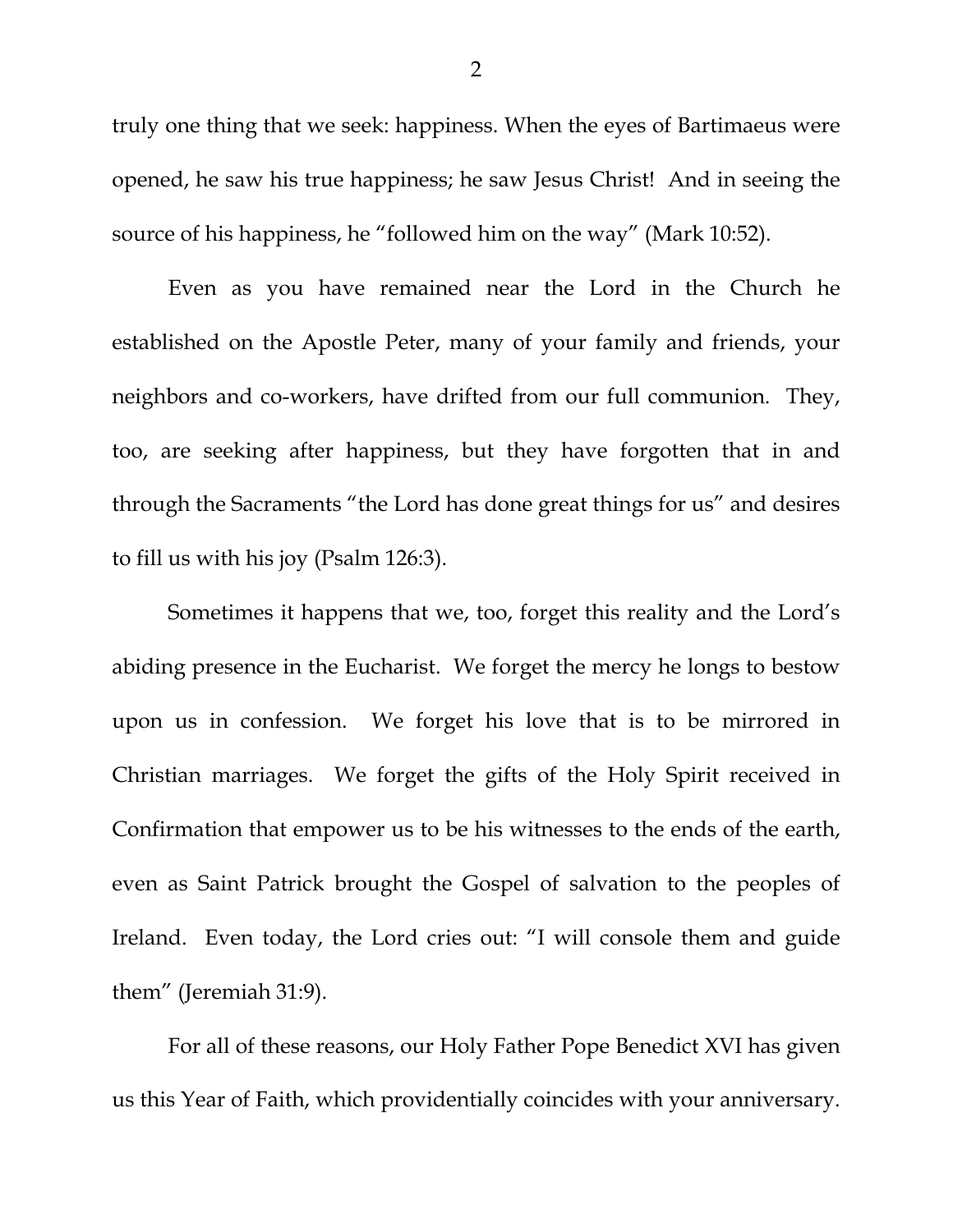At the heart of this Year of Faith is the encounter with Jesus Christ, even as Bartimaeus encountered the Lord. Indeed, in his apostolic letter announcing this year, Pope Benedict XVI spoke of "the need to rediscover the journey of faith so as to shed clearly light on the joy and renewed enthusiasm of the encounter with Christ" (*Porta Fidei*, 2). Like Bartimeaus, each of us is called to ask the Lord see clearly, to allow him to remove whatever it is that clouds our vision so that we may look upon him and follow him in humble and joyful love.

 To follow the Lord in this way, it is necessary for each of us to live with a spirit of "self-abandonment, in a continuous crescendo, into the hands of a love that seems to grow constantly because it has its origin in God" (*Porta Fidei*, 7). This is what we call discipleship.

The word "disciple" has its roots in the word *disco* – not a genre of music from the 70s, but Latin for "I learn." The disciple is one who learns from the life and teachings of Jesus Christ. This learning is not from dusty tomes or ancient manuscripts, but from the very person of Jesus Christ, risen and alive today, through an immediate and personal relationship with him and his Church. This relationship does not – indeed, cannot – leave a person as he or she was before. The true disciple is the one who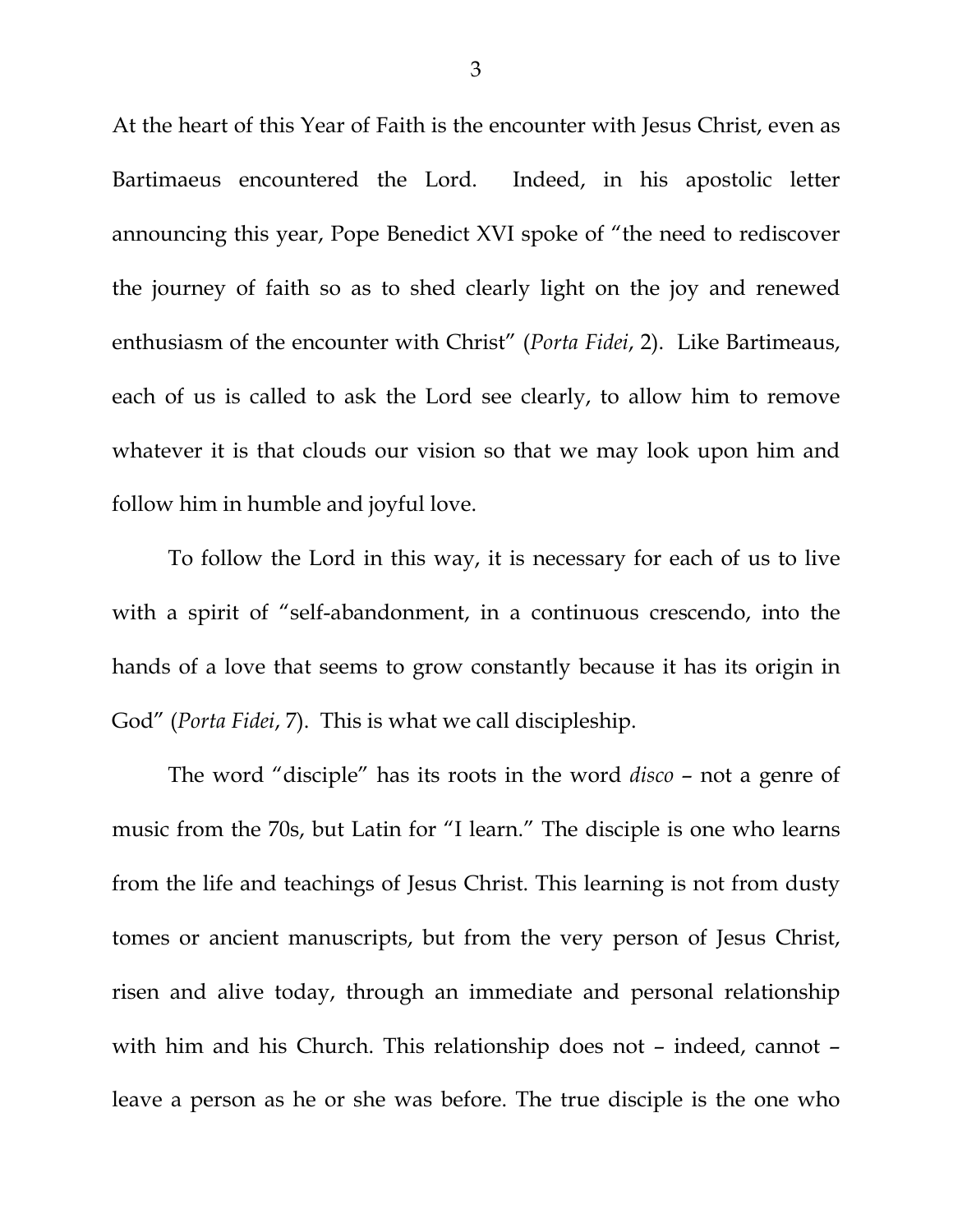becomes such a student of the Master that his very life conforms to the life of Christ in all things.

What can we say to reignite the fire of faith in those who have left or drifted from the Church? What is Christ inspiring us to do to proclaim the faith anew to these lost sheep? These questions lie at the heart of the Year of Faith. Of this task, the Holy Father wrote: "To rediscover the content of the faith that is professed, celebrated, lived, and prayed, and to reflect on the act of faith, is a task that every believer must make his own, especially in the course of this Year" (*Porta Fidei*, 9). To this end, I would like to propose to a three-fold plan to make the most of this Year of Faith and to strengthen St. Patrick Parish so that through the example of your faith, those lost sheep "shall come back rejoicing" (Psalm 126:6).

 First, we must be grateful for the faith we have received, for our encounter with the Lord. Families should strive to make their homes places where the family prays together, reads the Scriptures together, and is nourished together at Sunday Mass. Families should strive to allow their faith to influence everything they do, rather than reserving their faith only for an hour or so on Sunday.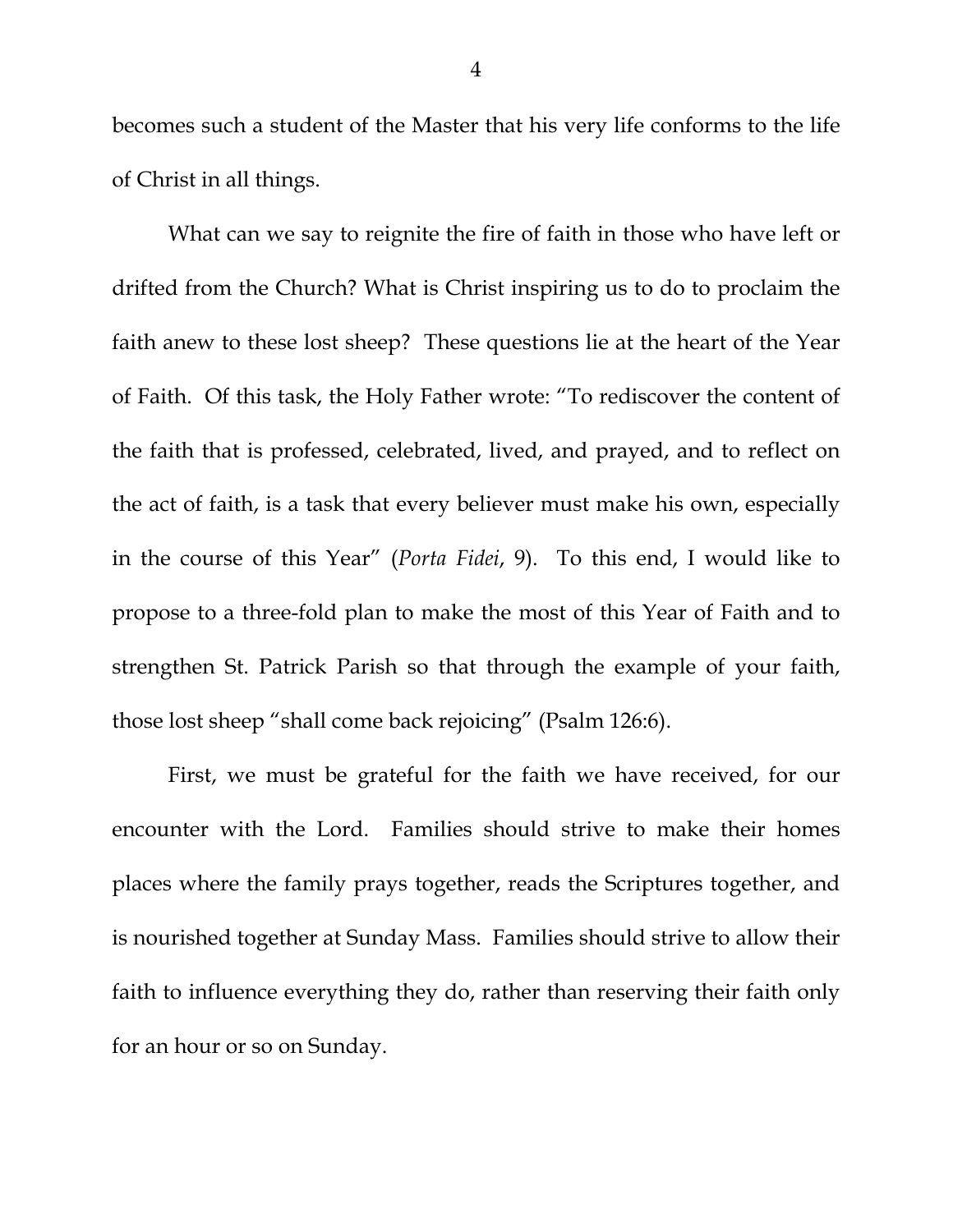Second, we must endeavor to understand all the more clearly the faith we profess. If a friend, family member or co-worker asks us a question about the Catholic faith, can we provide an adequate – and correct – answer? We ought to be able to do so.

 Third, we must share our faith, not only with our family and friends, but with our co-workers and everyone we meet. As the Holy Father reminds us, "Confessing with the lips indicates in turn that faith implies public testimony and commitment" (*Porta Fidei*, 10).

 This three-fold plan is the way of discipleship and through it we learn to apprentice ourselves to Jesus Christ, as did Saint Patrick, your heavenly patron and intercessor. With him as your guide and model, you must devote yourselves to helping those who do not know – or who have perhaps forgotten – the love that Jesus has for them.

 When we think of Saint Patrick, we often think of a great man who converted an entire people. This is certainly true of this holy man, but he did not convert the pagan Irish all at once; he did so one encounter at a time. This is a comfort to each of us because each of us can seek to lead souls to Christ, one person at a time so that their eyes may also be opened in faith. Through faith, the Lord longs to fill our mouths with laughter and